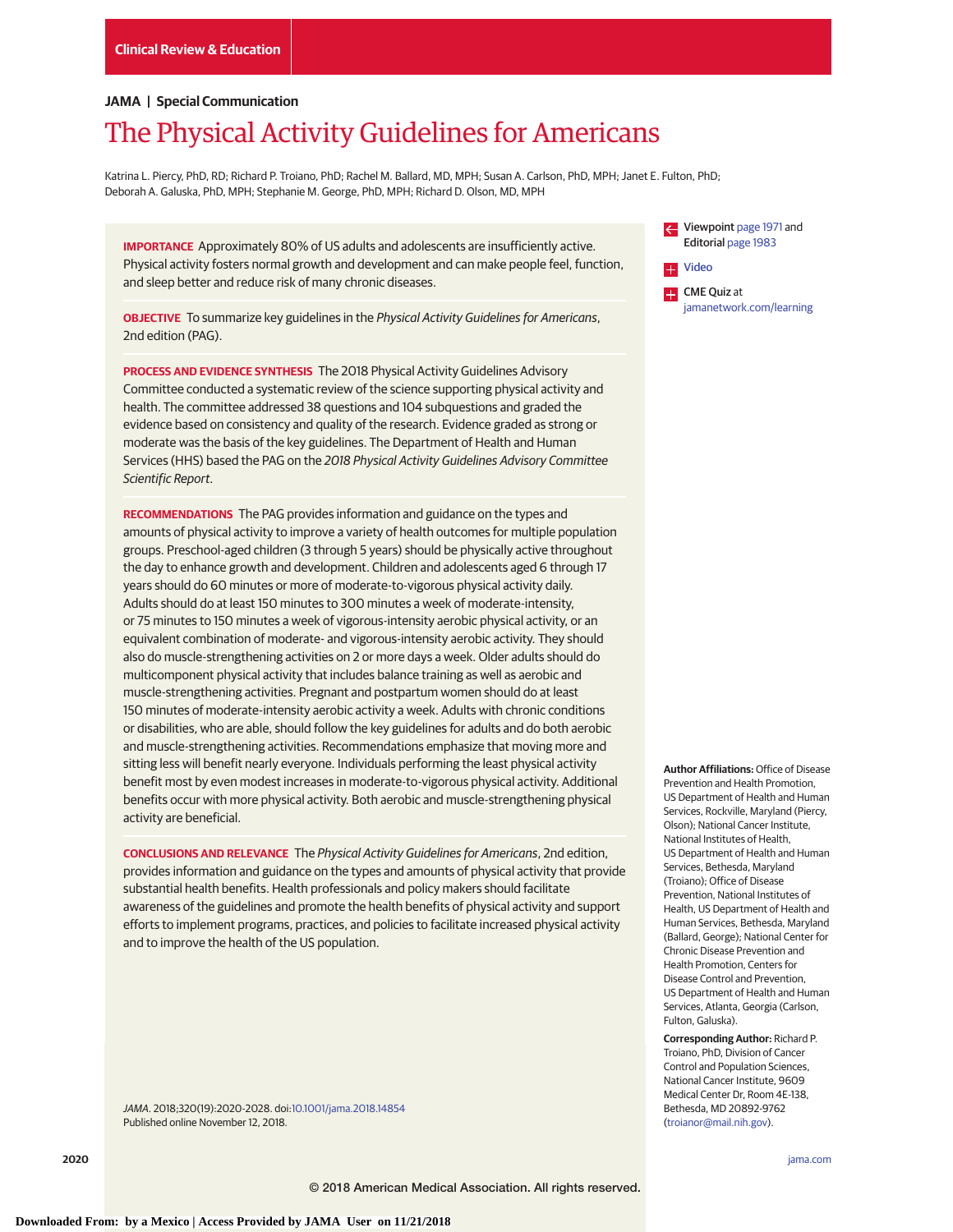eing physically active is one of the most important actions individuals of all ages can engage in to improve their health. In the United States, an estimated \$117 billion in annual health care costs and about 10% of premature mortality are associated with inadequate physical activity (not meeting the existing aerobic physical activity guideline).<sup>1-3</sup> The evidence reviewed by the Physical Activity Guidelines Advisory Committee<sup>4</sup> for the newly released Physical Activity Guidelines for Americans, 2nd edition<sup>5</sup> (PAG) is clear-physical activity fosters normal growth and development and can make people feel better, function better, sleep better, and reduce the risk of many chronic diseases.Health benefits newly identified since the release of the previous 2008 Physical Activity Guidelines for Americans<sup>6</sup> are listed in Box 1.



beneficial. In addition, research shows that virtually everyone benefits: men and women of all races and ethnicities, young children to older adults, women who are pregnant or postpartum, peoplelivingwithachroniccondition or a disability, or people who

Some health benefits begin immediately after exercising, and even short episodes or small amounts of physical activity are

want to reduce their risk of disease. The evidence about the health benefits of regular physical activity is well established (Box 2), and research continues to provide insights into what works to increase physical activity, at both the individual and the community level.

The information in the PAG is necessary because of the importance of physical activity to the health of people living in the United States, whose current inactivity puts themat unnecessary risk for chronic diseases and conditions. Healthy People 2020 established objectives for increasing the level of physical activity among US residents over the decade from 2010 to 2020.<sup>7</sup> Although the latest federal monitoring data shows some improvements in physical activity levels among US adults (Figure 1), as of 2016 (adults) and 2015 (adolescents), only 26% of men, 19% of women, and 20% of adolescents report performing sufficient activity. Sufficient physical activity is defined as at least 150 minutes of moderate-intensity aerobic physical activity and 2 days per week of muscle-strengthening activity for adults and at least 60 minutesofmoderate-intensityaerobicphysicalactivityand3daysperweek of muscle-strengthening activity for youth (Figure 2).8

Although the key guidelines are provided for all people in the United States, the primary audience for the PAG is health professionals and policy makers. However, the document may also be useful to individuals. The principal concept of the PAG is that regular physical activity over monthsandyears can produce long-term health benefits. ThisSpecial Communicationprovidesanoverviewof thePhysicalActivityGuidelines for Americans, 2nd edition<sup>5</sup> and explains how health professionals can help patients increase physical activity and improve health.

# Process for Developing the Physical Activity Guidelines for Americans

The PAG was developed with 2 major steps: a review of the science by a federal advisory committee and the development of the PAG by the Department of Health and Human Services (HHS) writing

team.In June 2016, 17 academic experts were appointed to the 2018 Physical Activity Guidelines Advisory Committee by former HHS Secretary Sylvia Mathews Burwell. The committee was charged with reviewing the current science related to physical activity and health and providing recommendations to the HHS to inform the second edition of the PAG. The members of the committee were asked to focus particularly on new results not reflected in the 2008 Physical Activity Guidelines for Americans.<sup>6</sup>

At the first public meeting, in July 2016, the committee was organized into 9 subcommittees-Aging, Brain Health, Cancer, Cardiometabolic and Weight Management, Exposure, Individuals With Chronic Conditions, Sedentary Behavior, Physical Activity Promotion, and Youth—and began discussing which key topics to address. The PregnancyandPostpartumWorkGroupwasaddedlater.At thesecondpublic meeting, in October 2016, after discussing the scope of the topics to consider, the committee identified and prioritized 38 literature review questions, including 104 subquestions.Working with a contractor, each subcommittee conducted a series of systematic reviews of the scientific literature on the selected questions and began searching for existing meta-analyses and systematic reviews.

At subsequent public meetings, in March, July, and October 2017, the committee deliberated on the findings from each subcommittee, including the evidence grades and conclusions for each question. The committee agreed on a grading system modified from the 2015 Dietary Guidelines Advisory Committee.<sup>9</sup> Evidence for each question and subquestion was graded as strong, moderate, limited, or not assignable based on the applicability, generalizability to the US population of interest, risk of bias or study limitations, quantity or consistency of results, and magnitude and precision of effect. The committee summarized its work in an extensive scientific report, the 2018 Physical Activity Guidelines Advisory Committee Scientific Report.<sup>4</sup> For each question, the report outlined the methodology used for the literature search, the evidence grades and conclusion statements, public health importance, and research recommendations. The Scientific Report, which was submitted to HHS Secretary Alex Azar in February 2018, concluded the work of the committee.

A federal writing team with expertise in physical activity and public health who supported the committee during its 21-month tenure used the scientific report, along with public and federal agency comments, to draft the second edition of the PAG.<sup>5</sup>

# Key Concepts for the Physical Activity Guidelines

The types and intensity of physical activity are summarized in Box 3.

## Types of Physical Activity

## Aerobic Activity

In aerobic activity (also called endurance or cardio activity), the large muscles move in a rhythmic manner for a sustained period. Aerobic activity causes the heart rate to increase and breathing to become more labored.

Aerobic physical activity has 3 components: intensity, frequency, and duration. Intensity describes how hard a person works to do the activity. The intensities most often studied are moderate (equivalent in effort to brisk walking) and vigorous (equivalent in effort to running or jogging). Frequency describes how often a person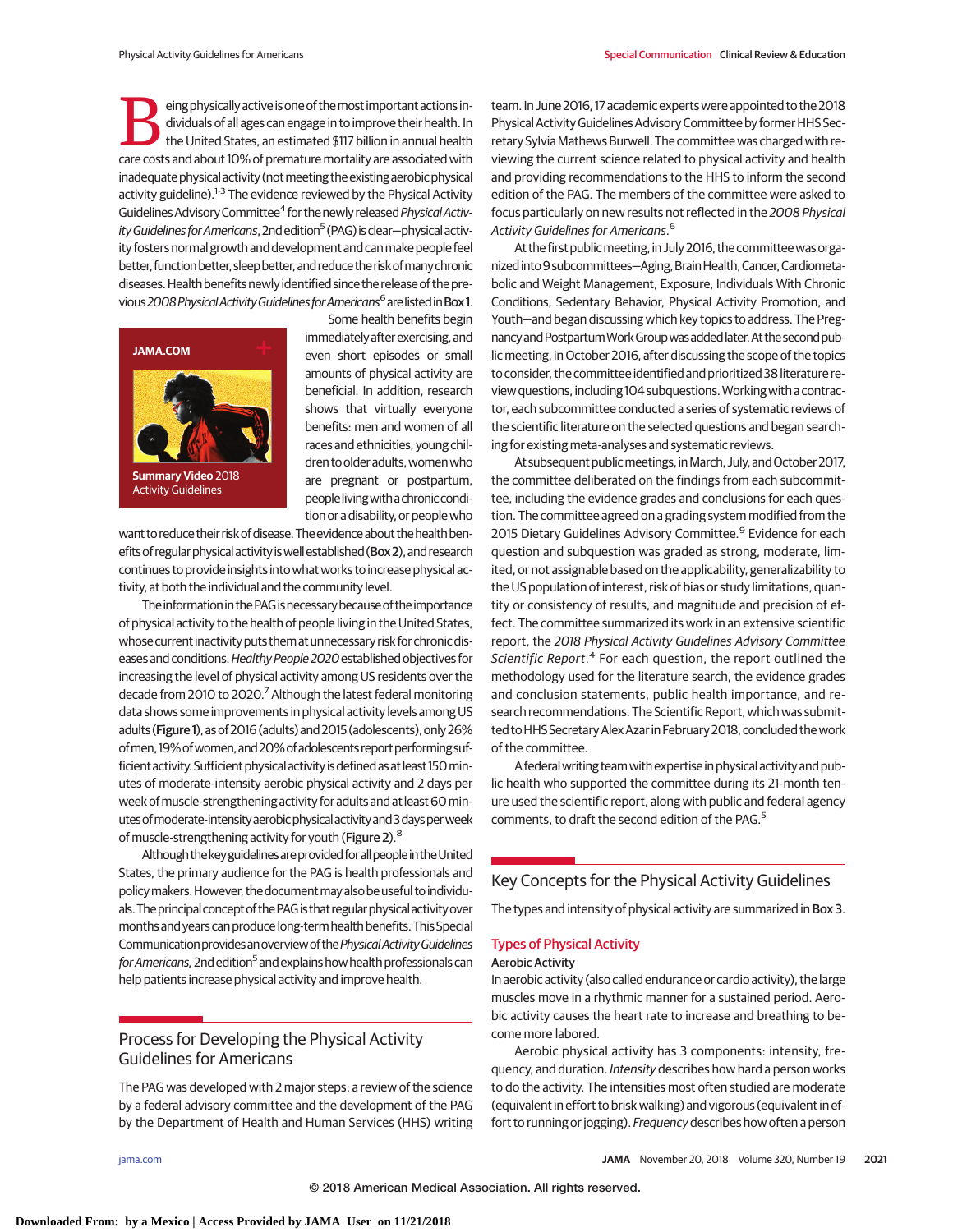## Box 1. New Evidence for Health Benefits of Physical Activity

Improved bone health and weight status for children aged 3 through 5 years

Improved cognitive function for youth aged 6 to 13 years

Reduced risk of cancer at additional sites

Brain health benefits, including improved cognitive function, reduced anxiety and depression risk, and improved sleep and quality of life

Reduced risk of fall-related injuries for older adults

For pregnant women, reduced risk of excessive weight gain, gestational diabetes, and postpartum depression

For people with various chronic medical conditions, reduced risk of all-cause and disease-specific mortality, improved function, and improved quality of life

does aerobic activity. Duration describes how long a person does an activity in any 1 session.

## Muscle-Strengthening Activity

Muscle-strengthening activities, which include resistance training and weight lifting, cause the body's muscles to work or hold against an applied force or weight. These activities often involve lifting relatively heavy objects, such as weights, multiple times to strengthen various muscle groups. Muscle-strengthening activity can also involve using elastic bands or body weight for resistance.

Muscle-strengthening activity has 3 components: intensity, frequency, and sets and repetitions. Intensity describes how much weight or force is used relative to how much a person is able to lift. Frequency describes how often a person does muscle-strengthening activity. Sets and repetitions describes how many times a person does the muscle-strengthening activity, like lifting a weight or doing a push-up (comparable to duration for aerobic activity).

The effects of muscle-strengthening activity are limited to the muscles doing the work. It is important to work all the major muscle groups of the body—the legs, hips, back, abdomen, chest, shoulders, and arms.

#### Bone-Strengthening Activity

Bone-strengthening (also called weight-bearing or weightloading) activities produce a force on the bones of the body that promotes bone growth and strength. This force is commonly produced by impact with the ground. Bone-strengthening activities can also be aerobic and muscle-strengthening.

## Balance Activities

These kinds of activities can improve the ability to resist forceswithin or outside of the body that cause falls while a person is stationary or moving. Strengthening muscles of the back, abdomen, and legs also improves balance.

#### Multicomponent Physical Activity

Multicomponent physical activity programs include a combination of balance, muscle-strengthening, and aerobic physical activity. In addition, these programs also may include gait, coordination, and physical function training. Recreational activities such as dancing, yoga, tai chi, gardening, or sports can also be considered multicomponent because they often incorporate multiple types of physical activity.

#### Box 2. Health Benefits Associated With Regular Physical Activity

#### **Children and Adolescents**

Improved bone health (ages 3 through 17 years)

Improved weight status (ages 3 through 17 years) Improved cardiorespiratory and muscular fitness (ages 6 through 17 years) Improved cardiometabolic health (ages 6 through 17 years) Improved cognition (ages 6 to 13 years) Reduced risk of depression (ages 6 to 13 years)

## **Adults and Older Adults**

Lower risk of all-cause mortality Lower risk of cardiovascular disease mortality Lower risk of cardiovascular disease (including heart disease and stroke) Lower risk of hypertension Lower risk of type 2 diabetes Lower risk of adverse blood lipid profile Lower risk of cancers of the bladder, breast, colon, endometrium, esophagus, kidney, lung, and stomach Improved cognition Reduced risk of dementia (including Alzheimer disease) Improved quality of life Reduced anxiety Reduced risk of depression Improved sleep Slowed or reduced weight gain Weight loss, particularly when combined with reduced calorie intake Prevention of weight regain after initial weight loss Improved bone health Improved physical function Lower risk of falls (older adults) Lower risk of fall-related injuries (older adults)

#### Physical Activity Intensity

The key guidelines discussed in the next section focus on 2 levels of intensity—moderate-intensity activity and vigorous-intensity activity. The intensity of aerobic activity can be tracked in 2 ways absolute intensity and relative intensity. Absolute intensity is the amount of energy expended during the activity, without considering a person's cardiorespiratory fitness or aerobic capacity. Absolute intensity is expressed in metabolic equivalent of task (MET) units; 1 MET is equivalent to the resting metabolic rate or the energy expenditure while awake and sitting quietly. Moderate-intensity activities have a MET value of 3 to 5.9 METs; vigorous-intensity activities have a MET value of 6 or greater.

Examples of moderate-intensity activities (defined using absolute intensity) include walking briskly at 2.5 to 4.0 mph, playing volleyball, or raking the yard. Examples of vigorous-intensity activities include jogging or running, carrying heavy groceries, or participating in a strenuous fitness class. Some activities, such as swimming or riding a bicycle, can be either moderate or vigorous intensity, depending on the effort. Light-intensity physical activity, such as walking slowly at 2 mph or less or doing light household chores, may also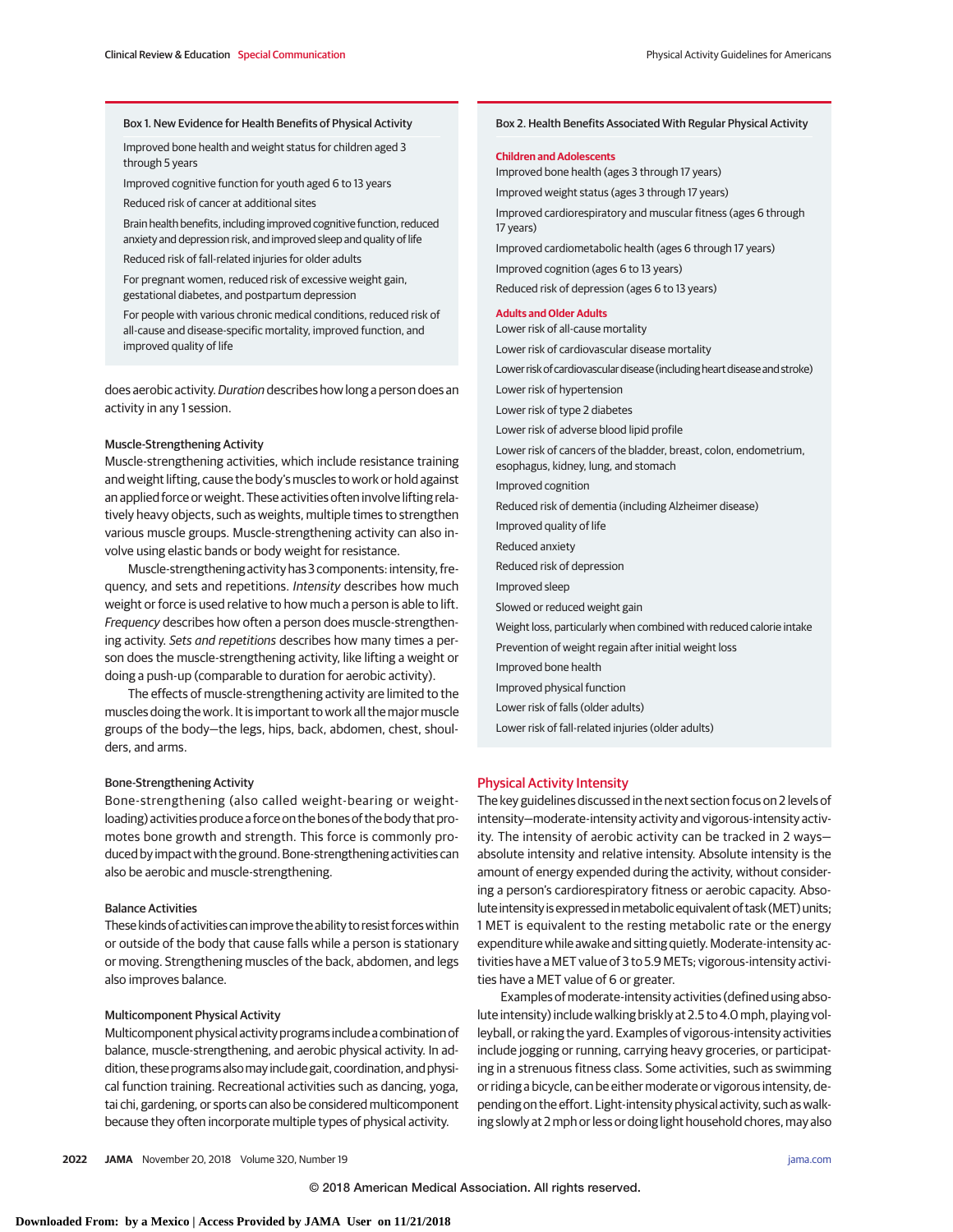Figure 1. Percentage of US Adults 18 Years or Older Who Met the Aerobic and Muscle-Strengthening Guidelines, 2008-2016



Source: Centers for Disease Control and Prevention, National Center for Health Statistics, National Health Interview Survey (NHIS). Estimates are age-adjusted to the 2000 US standard population using 5 age groups: 18-24 years, 25-34 years, 35-44 years, 45-64 years, and 65 years and older. Annual sample sizes ranged from 9188 (2008) to 16 032 (2014) for men and from 11 955 (2008) to 19 904 (2014) for women. NHIS questions ask about frequency and duration of light-intensity to moderate-intensity and vigorous-intensity leisure-time physical activities, as well as the frequency of muscle-strengthening activities. Meeting the aerobic component of the 2008 Physical Activity Guidelines for Americans for this population is defined as reporting at least 150 minutes of moderate-intensity or 75 minutes of vigorous-intensity aerobic physical activity per week, or an equivalent combination. Meeting the muscle-strengthening component is defined as reporting muscle-strengthening activities at least 2 days per week. Error bars indicate 95% CIs.

provide some health benefits, especially if a person replaces sedentary behavior with light-intensity activity. However, the greatest benefit occurs when sedentary behavior is replaced with moderateto-vigorous physical activity.

In contrast to absolute intensity, relative intensity is the level of effort required to do an activity compared with a person's capacity. For an activity of a given absolute intensity, relative intensity will be higher for a personwith lower aerobic capacity than for a personwho is more fit. Relative intensity can be estimated using a scale of 0 to 10, where sitting is 0 and the highest level of effort possible is 10. On this scale, moderate-intensity activity is a 5 or 6; vigorousintensity activity begins at a level of 7 or 8.

When describing physical activity to an individual (such as a patient), the "talk test" is helpful to determine whether an activity is moderate or vigorous intensity. Generally, a person doing moderateintensity aerobic activity can talk, but not sing, during the activity. A person doing vigorous-intensity activity generally cannot saymore than a few words without pausing for a breath.

It takes less time to obtain the same benefit from vigorousintensityactivities than frommoderate-intensityactivities. Foradults, a general rule is that 2 minutes of moderate-intensity activity counts the same as 1 minute of vigorous-intensity activity. For example, 30 minutes of moderate-intensity (3-4 METs) activity is roughly the same as 15 minutes of vigorous-intensity (6-8 METs) activity.

Either absolute or relative intensity can be used to monitor progress in meeting the key guidelines described below. Aerobic capacity changes with age, peaking in young adulthood.<sup>10</sup> Because older adults generally have a decreased aerobic capacity compared with

40 Boys 30 % Who Met Guidelines % Who Met Guidelines 20 Girls  $10$ 0 2011 2012 2013 2014 2015 Year

Figure 2. Percentage of US High School Students Who Met the Aerobic Physical Activity and Muscle-Strengthening Guidelines, 2011-2015

Source: Centers for Disease Control and Prevention, Youth Risk Behavior Surveillance System. Annual sample sizes ranged from 6599 (2013) to 6950 (2011) for boys and from 6448 (2013) to 7312 (2015) for girls. Meeting the aerobic component of the 2008 Physical Activity Guidelines for Americans for this population is defined as reporting at least 60 minutes of "any kind of physical activity that increases your heart rate and makes you breathe hard some of the time" on all days during the 7 days before the survey. Meeting the muscle-strengthening component is defined as reporting at least 3 days of "exercises to strengthen or tone your muscles" during the 7 days before the survey. Error bars indicate 95% CIs.

younger adults, relative intensity is a better guide for older adults than absolute intensity. Certain activities, such as some types of yoga or tai chi, that are considered light intensity on an absolute scalemay be perceived asmoderate or vigorous intensity for older adults. Children and adults who are inactive or have low fitness levels can also use relative intensity to help determine their level of effort.

#### Progression and Overload

Whether absolute or relative intensity is used to assess level of effort, for anyone beginning physical activity, walking is usually a good first activity because it does not require special skills or equipment and can generally be done indoors or outside. Over time, physical activity will get easier as the body adapts to performing physical activity that is greater in amount or intensity than usual. People should be encouraged to progress to higher levels of physical activity as they become more fit. People can work toward meeting the key guidelines by increasing the amount of time they perform an activity, the intensity of the activity, or the number of times a week they are physically active. Small, progressive changes in activity level and amount help the body adapt to the additional stresses while minimizing the risk of injury. A health professional or physical activity specialist can help tailor physical activity to meet the needs and goals of individuals.

## The Key Guidelines

Strong evidence demonstrates that regular physical activity has health benefits for everyone, regardless of age, sex, race, ethnicity, or body size. Some benefits occur immediately, such as reduced feelings of anxiety, reduced blood pressure, and improved sleep, cognitive function, and insulin sensitivity. Other benefits, such as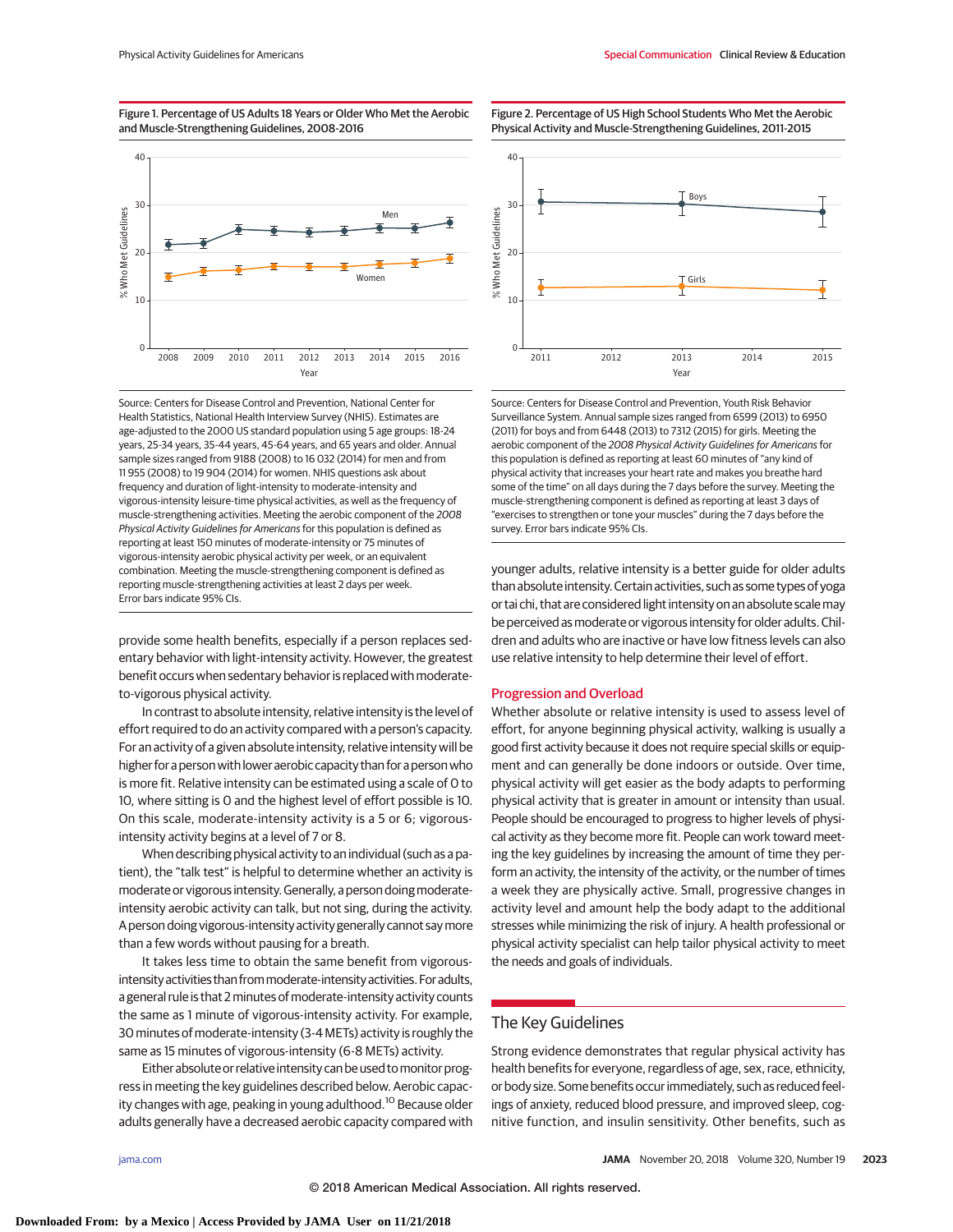#### Box 3. Types and Intensity of Physical Activity

#### **Aerobic Activity**

An activity in which the body's large muscles move for a sustained amount of time, therefore improving cardiorespiratory fitness. Aerobic activity is also called endurance or cardio activity. Examples include brisk walking, running, or bicycling.

#### **Muscle-Strengthening Activity**

An activity that increases skeletal muscle strength, power, endurance, and mass. Examples include weight lifting or resistance training.

#### **Bone-Strengthening Physical Activity**

An activity that produces a force on the bones, which promotes bone growth and strength. Examples include jumping rope or running.

#### **Balance Activity**

An activity designed to improve individuals' ability to resist forces within or outside of the body that cause falls while a person is stationary or moving. Examples include lunges or walking backward.

## **Multicomponent Physical Activity**

An activity that includes more than 1 type of physical activity, such as aerobic, muscle strengthening, and balance training. Examples include some dancing or sports.

#### **Absolute Intensity**

Refers to the rate of work being performed and does not consider the physiologic capacity of the individual. This is often expressed in metabolic equivalent of task (MET) units. Moderate-intensity physical activities such as walking briskly or raking the yard have a MET level of 3 to 5.9 METs.

#### **Relative Intensity**

Takes into account or adjusts for a person's cardiorespiratory fitness. Someone who is more fit will perceive an exercise to be easier and thus rate it as of lower relative intensity than someone who is less fit.

increased cardiorespiratory fitness, increasedmuscular strength, decreased depressive symptoms, and sustained reduction in blood pressure, accrue over months or years of physical activity. The key guidelines below highlight the amounts and types of physical activity recommended for 3 age groups (children and adolescents, adults, and older adults), for women who are pregnant or postpartum, and for adults with chronic diseases or adults with disabilities. The PAG also discusses doing physical activity safely.

The PAG has some new features, reflecting the evolution of research summarized in the 2018 Physical Activity Guidelines Advisory Committee Scientific Report.<sup>4</sup> For example, the PAG emphasizes increasing the amount of moderate-to-vigorous physical activity and decreasing sitting time for adults. Most people are not meeting the current key guidelines, so shifting from sitting time to beingmore active, ideally by doing moderate- or even vigorous-intensity physical activity, would have significant health benefits for many people in the United States. Guidance for adults no longer requires physical activity to occur in bouts of at least 10 minutes. Also new in this edition of the PAG is guidance for children younger than 6 years.

The PAG also identifies numerous benefits of physical activity for specific populations, which are listed below.

Box 4. Key Guidelines for Preschool-aged Children and for School-aged Children and Adolescents

#### **Preschool-aged Children**

Preschool-aged children (3 through 5 years) should be physically active throughout the day to enhance growth and development.

Adult caregivers of preschool-aged children should encourage active play that includes a variety of activity types.

#### **School-aged Children and Adolescents**

It is important to provide young people opportunities and encouragement to participate in physical activities that are appropriate for their age, that are enjoyable, and that offer variety.

Children and adolescents aged 6 through 17 years should do 60 minutes (1 hour) or more of moderate-to-vigorous physical activity daily

Aerobic: Most of the 60 minutes or more per day should be either moderate- or vigorous-intensity aerobic physical activity and should include vigorous-intensity physical activity on at least 3 days a week.

Muscle-strengthening: As part of their 60 minutes or more of daily physical activity, children and adolescents should include muscle-strengthening physical activity on at least 3 days a week.

Bone-strengthening: As part of their 60 minutes or more of daily physical activity, children and adolescents should include bone-strengthening physical activity on at least 3 days a week.

## Physical Activity for Preschool-aged Children

Children younger than 6 years undergo periods of rapid growth and development. Physical activity can enhance growth and development and teach important movement skills. Parents and caregivers can have a critical role in supporting and encouraging young children to be physically active and inmodeling participation in regular physical activity (Box 4). Although a quantitative key guideline for daily physical activity is not well defined for this age group, a reasonable target may be 3 hours per day of activity of all intensities: light, moderate, or vigorous. This is the average amount of activity observed among children of this age<sup>11,12</sup> and is consistent with guidelines from Canada, $^{13}$  the United Kingdom, $^{14}$  and the Commonwealth of Australia.<sup>15</sup>

## Physical Activity for School-aged Children and Adolescents

Childhood and adolescence are critical periods for developing movement skills, learning healthy habits, and establishing a firm foundation for lifelong health and well-being. Similar to younger children, parents and caregivers can have a crucial supportive role to foster positive relationships with physical activity and to encourage and support their children to be active daily. For youth aged 6-17 years, vigorous-intensity, bone-strengthening, and musclestrengthening physical activities are important components to include on 3 or more days a week (Box 4). Unlike adults, youth typically do not develop chronic diseases, but risk factors such as obesity, elevated insulin and blood lipids levels, and elevated blood pressure can develop in childhood and adolescence. Youth who are regularly active have a better chance of a healthy adulthood by lowering the likelihood that these risk factors will develop, both now and in the future.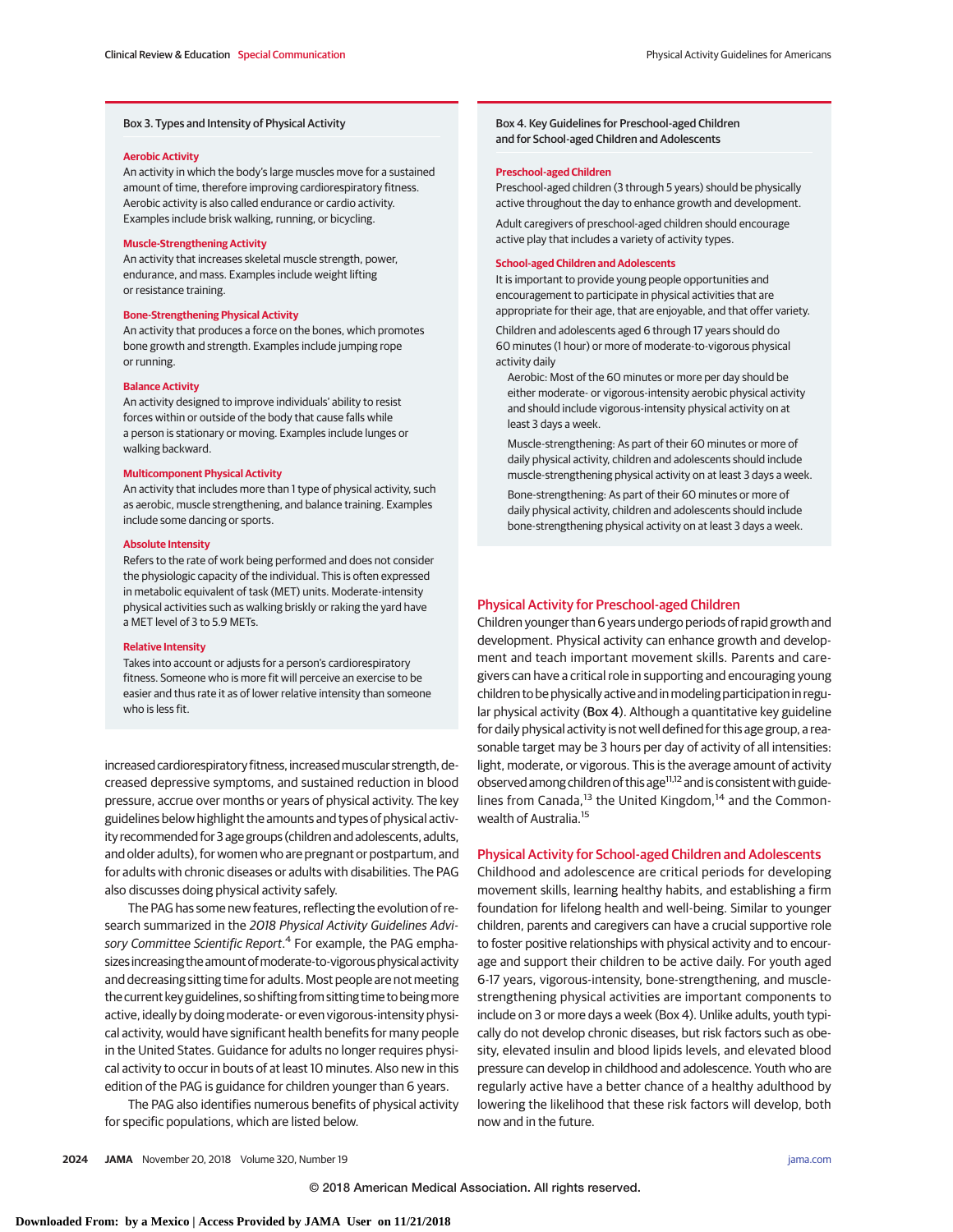## Box 5. Key Guidelines for Adults

Adults should move more and sit less throughout the day. Some physical activity is better than none. Adults who sit less and do any amount of moderate-to-vigorous physical activity gain some health benefits.

For substantial health benefits, adults should do at least 150 minutes (2 hours and 30 minutes) to 300 minutes (5 hours) a week of moderate-intensity, or 75 minutes (1 hour and 15 minutes) to 150 minutes (2 hours and 30 minutes) a week of vigorous-intensity aerobic physical activity, or an equivalent combination of moderateand vigorous-intensity aerobic activity. Preferably, aerobic activity should be spread throughout the week.

Additional health benefits are gained by doing physical activity beyond the equivalent of 300 minutes (5 hours) of moderate-intensity physical activity a week.

Adults should also do muscle-strengthening activities of moderate or greater intensity that involve all major muscle groups on 2 or more days a week, as these activities provide additional health benefits.

## Physical Activity for Adults

The link between physical activity and better health is well established in adults. Physical activity has myriad benefits, ranging from those occurring after a single bout of physical activity, to long-term benefits such as reduced risk of development or progression of a chronic condition, to improvement of an existing chronic condition. Most healthy adults do not need to consult a health care professional before beginning physical activity. Starting with low amounts and gradually increasing the amount of time or intensity of physical activity is a good way to build toward meeting the key guidelines (Box 5). Bouts, or episodes, of moderate-to-vigorous physical activity of any duration may be included in the accumulated total volume of physical activity. Benefits continue to accumulate with additional physical activity, and both aerobic and musclestrengthening physical activity provide important benefits.

#### Physical Activity for Older Adults

The benefits of regular physical activity occur throughout life and are essential for healthy aging. Adults 65 years and older gain substantial health benefits from regular physical activity, even if they do not meet the key guidelines. Older adults who are physically active can engage in activities of daily living more easily and have improved physical function (even if they are frail). They are less likely to fall, and if they do fall, the risk of injury is lower. Most older adults spend a substantial portion of their day being sedentary, so the key guidelines start in a similar fashion as those for adults—move more and sit less throughout the day (Box 6). Replacing sitting with lightintensity physical activity or, ideally, moderate-intensity physical activity may provide significant benefits. For older adults, multicomponent physical activity is important. Multicomponent physical activity combines aerobic, muscle-strengthening, and balance exercises. All 3 aspects are important for this population because older adults are at an increased risk of falls, and strength and balance are needed to prevent falls.

## Physical Activity During Pregnancy and During Postpartum

Physical activity during pregnancy benefits a woman's overall health without increasing the risk of adverse pregnancy outcomes, such as Box 6. Key Guidelines for Older Adults

The key guidelines for adults also apply to older adults. In addition, the following key guidelines are just for older adults:

As part of their weekly physical activity, older adults should do multicomponent physical activity that includes balance training as well as aerobic and muscle-strengthening activities.

Older adults should determine their level of effort for physical activity relative to their level of fitness.

Older adults with chronic conditions should understand whether and how their conditions affect their ability to do regular physical activity safely.

When older adults cannot do 150 minutes of moderate-intensity aerobic activity a week because of chronic conditions, they should be as physically active as their abilities and conditions allow.

#### Box 7. Key Guidelines for Women During Pregnancy and the Postpartum Period

Women should do at least 150 minutes (2 hours and 30 minutes) of moderate-intensity aerobic activity a week during pregnancy and the postpartum period. Preferably, aerobic activity should be spread throughout the week.

Women who habitually engaged in vigorous-intensity aerobic activity or who were physically active before pregnancy can continue these activities during pregnancy and the postpartum period.

Women who are pregnant should be under the care of a health care practitioner who can monitor the progress of the pregnancy. Women who are pregnant can consult their health care practitioner about whether or how to adjust their physical activity during pregnancy and after the child is born.

low birth weight, preterm delivery, or early pregnancy loss. Benefits include maintenance of, or increases in, cardiorespiratory fitness, reduced risk of excessive weight gain and gestational diabetes, and reduced symptoms of postpartum depression. Some evidence suggests that physical activitymay reduce the risk of pregnancy complications such as preeclampsia, reduce the length of labor and postpartum recovery, and reduce the risk of having a cesarean delivery. Pregnant women should be under the care of a health care practitioner (such as a physician, nursing professional, or physician assistant), who can help them to adjust their physical activity levels if needed; most women who were active before becoming pregnant can safety continue their activity level during pregnancy. Key guidelines are described in Box 7.

# Physical Activity for Adults With a Chronic Health Condition or a Disability

Regular physical activity is recommended for adults with a chronic health condition or a disability and can provide both physical and cognitive benefits. For many chronic conditions, physical activity provides therapeutic benefits and is part of recommended treatment for the condition (Box 8). The benefits of physical activity for people with disabilities have been studied in diverse groups with disabilities related to traumaticevents or to chronic health conditions. These groups include people with previous stroke, spinal cord injury, multiple sclerosis, Parkinson disease, muscular dystrophy, cerebral palsy,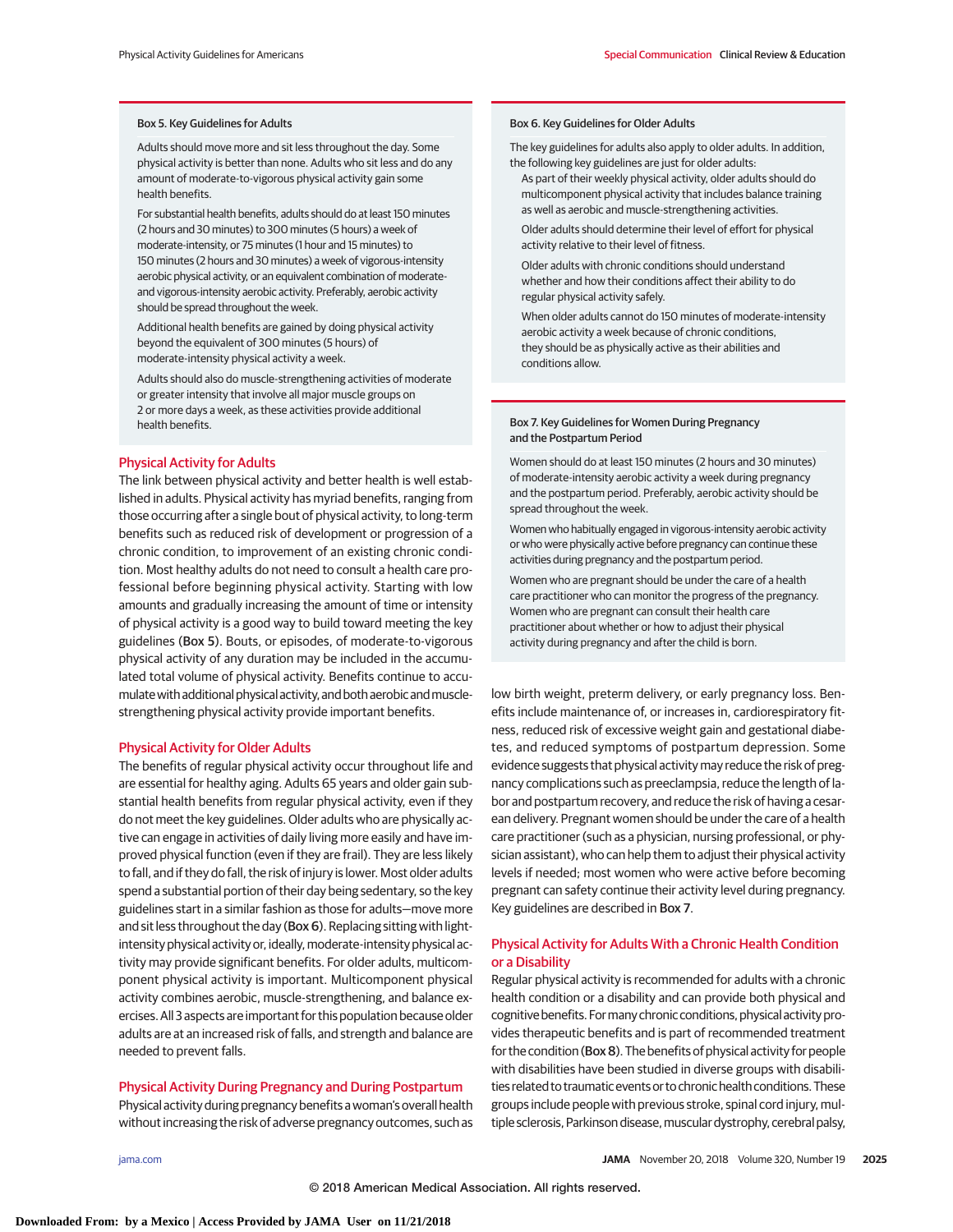## Box 8. Key Guidelines for Adults With Chronic Health Conditions and Adults With Disabilities

Adults with chronic conditions or disabilities, who are able, should do at least 150 minutes (2 hours and 30 minutes) to 300 minutes (5 hours) a week of moderate-intensity, or 75 minutes (1 hour and 15 minutes) to 150 minutes (2 hours and 30 minutes) a week of vigorous-intensity aerobic physical activity, or an equivalent combination of moderate- and vigorous-intensity aerobic activity. Preferably, aerobic activity should be spread throughout the week.

Adults with chronic conditions or disabilities, who are able, should also do muscle-strengthening activities of moderate or greater intensity that involve all major muscle groups on 2 or more days a week, as these activities provide additional health benefits.

When adults with chronic conditions or disabilities are not able to meet the above key guidelines, they should engage in regular physical activity according to their abilities and should avoid inactivity.

Adults with chronic conditions or symptoms should be under the care of a health care practitioner. People with chronic conditions can consult a health care professional or physical activity specialist about the types and amounts of activity appropriate for their abilities and chronic conditions.

traumatic brain injury, limb amputations, mental illness, intellectual disability, and Alzheimer disease and other dementias. If possible, those with a chronic condition or disability should try to meet the adult key guidelines. However, the type and amount of physical activity should be determined by a person's abilities and the severity of the chronic condition or disability, which may change over time. Health care professionals and physical activity specialists can support and guide patients in choosing appropriate types and amounts of physical activities for their abilities.

## Physical Activity and Risk of Injury

Physical activity is safe for almost everyone, and the health benefits of physical activity outweigh the risks for most people. Injuries can occur, but individuals canminimize the risk of injury by wearing protective equipment and gear, choosing safe environments in which to be physically active, following rules and policies that promote safety, and making sensible choices about when and how to be active (Box 9). People who are physically fit have a lower risk of injury than people who are not. Therefore, engaging in regular physical activity over time can reduce risk of injury. It is also recommended that physical activity be gradually increased over time through increasing the frequency, duration, or intensity to minimize the risk of injury.

# Promoting Physical Activity

In addition to providing specific recommendations for healthenhancing physical activity, the PAG also addresses evidencebased strategies to promote and support physical activity. These strategies include those that focus on individuals or small groups as well as programs and policies that can make physical activity easier for entire communities. Of particular relevance for health care professionals is evidence that groups led by professionals or peers can help improve physical activity levels. These groups usually incorpo-

#### Box 9. Key Guidelines for Safe Physical Activity

To do physical activity safely and reduce risk of injuries and other adverse events, people should

Understand the risks, yet be confident that physical activity can be safe for almost everyone.

Choose types of physical activity appropriate for their current fitness level and health goals, because some activities are safer than others.

Increase physical activity gradually over time to meet key guidelines or health goals. Inactive people should "start low and go slow" by starting with lower-intensity activities and gradually increasing how often and how long activities are done.

Protect themselves by using appropriate gear and sports equipment, choosing safe environments, following rules and policies, and making sensible choices about when, where, and how to be active.

Be under the care of a health care practitioner if they have chronic conditions or symptoms. People with chronic conditions and symptoms can consult a health care professional or physical activity specialist about the types and amounts of activity appropriate for them.

rate some form of counseling or guidance from a health professional or physical activity specialist to help participants set physical activity goals, monitor their progress toward these goals, seek social support to maintain physical activity, and use self-reward and positive self-talk to reinforce progress. Theyalso use structured problem solving to prevent relapse to a less active lifestyle. To reduce staff burden and costs, groups can also be led by trained peers who deliver the intervention in full or in part and often share similar characteristics or experiences as group members. Youth, adults, and older adults can benefit from individual or group approaches as well as community-level programs, practices, and policies to achieve an active lifestyle. The role of health care professionals in community approaches is discussed below.

Technology, such as step counters or other wearable devices or fitness apps, can provide physical activity feedback directly to the user. Technology can be used alone or combined with other strategies, such as goal setting and coaching, to encourage and maintain increased physical activity. Technological approaches can also be used to provide guidance remotely to individuals through text messaging, by telephone, or through the internet. Telephone and internet delivery strategies can offer guidance to individuals from trained peers or through interactive voice-response systems.

## **Discussion**

The PAG<sup>5</sup> represents a significant evolution from the 2008 Physical Activity Guidelines for Americans.<sup>6</sup> The scientific evidence for the health benefits of being physically active has continued to expand beyond primary prevention of chronic disease, with new evidence of benefits for multiple aspects of brain health, healthy development of preschool children, and benefits for persons with chronic disease or various disabilities. In addition, new evidence about the interrelationship between sedentary behavior and physical activity has expanded understanding of the importance of being active throughout the day.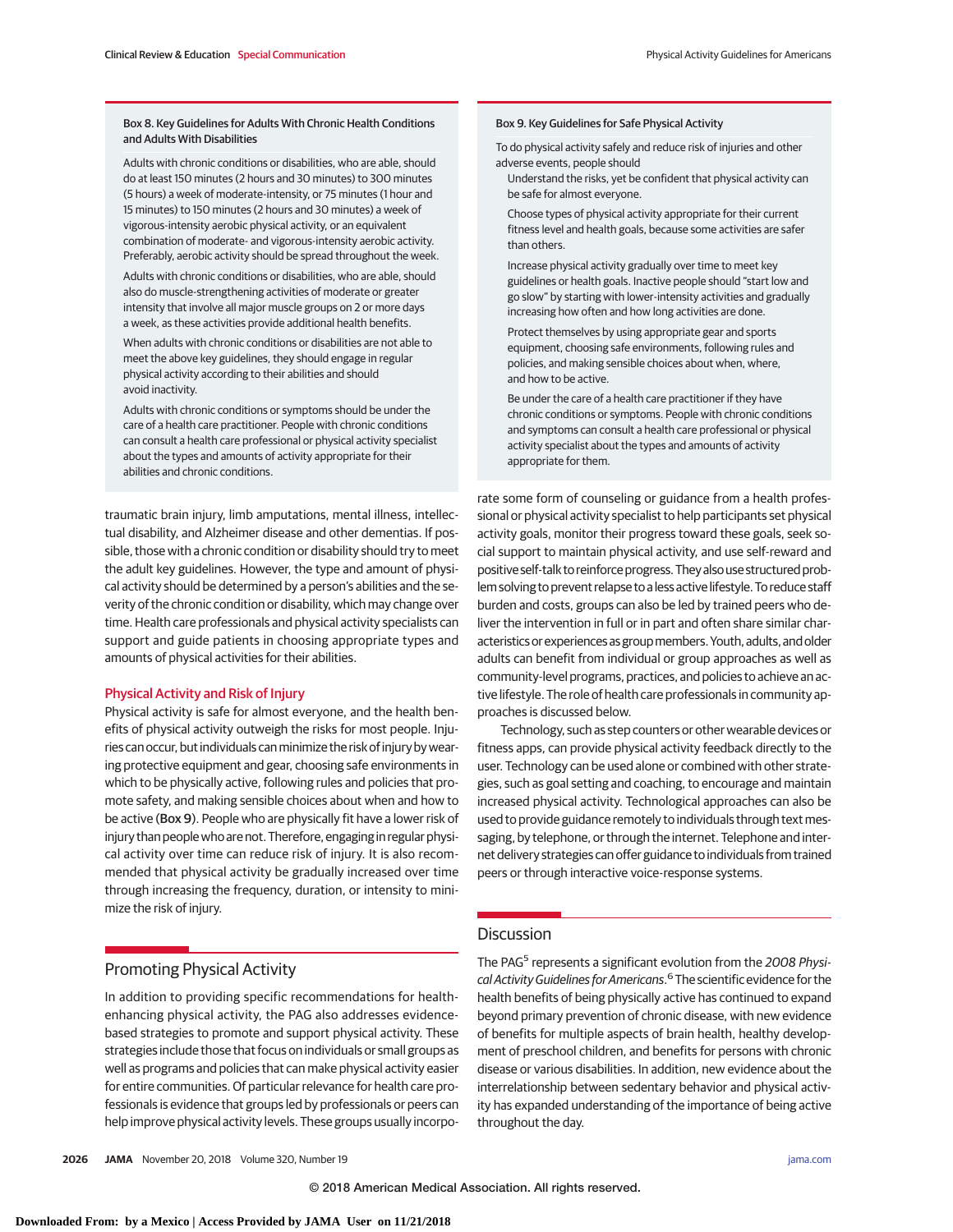New evidence also shows that obtaining health benefits associated with physical activity may be easier than previously thought. A single episode of moderate-to-vigorous physical activity can improve sleep, reduce anxiety symptoms, improve cognition, reduce blood pressure, and improve insulin sensitivity on the day the activity is performed. Most of these improvements increase, and additional benefits occur, with the regular performance of moderateto-vigorous physical activity.

A significant change since the 2008 Physical Activity Guidelines for Americans<sup>6</sup> is that previously, aerobic physical activity for adults had to be accumulated in bouts, or sessions, that lasted at least 10 minutes to count toward meeting the key guidelines. Current evidence shows that the total volume of moderate-to-vigorous physical activity is related to many health benefits; bouts of a prescribed duration are not essential. This finding is consistent with the type of recommendations made to increase routine daily physical activity, such as parking farther away from a destination and walking, or taking the stairs rather than the elevator, and will allow health care professionals to promote small increases in physical activity that do not take 10 minutes. These small changes can contribute to providing increases in health-enhancing physical activity.

Sedentary behavior has recently become a topic of considerable interest. The PAG addresses the risks of too much sitting for adults but does not prescribe a quantitative key guideline for sitting time or how to break up sitting duration throughout the day. This is because recent evidence shows a complex relationship between the effects of sitting time and duration of moderate-to-vigorous physical activity on all-cause and cardiovascular disease mortality.<sup>4</sup> With greater amounts ofmoderate-to-vigorous physical activity, the risk of a given amount of sitting time is reduced. However, given the low amount of moderate-to-vigorous physical activity currently performed by most people in the United States, increasing physical activity and decreasing sitting are both likely to provide benefits.

Physicians and other health care professionals are members of the key audience for the PAG and are ideally situated to facilitate awareness of the PAG and to promote the health benefits of physical activity. Many of the target populations of the PAG—pregnant women, preschool and school-aged children and adolescents, older adults, and persons with chronic diseases or disabilities—have regular health care encounters that provide opportunities to inquire about and promote physical activity. Many tools and resources are available to help facilitate physical activity counseling, such as the American Academy of Pediatrics' Bright Futures Guidelines<sup>16</sup> and the Exercise Is Medicine Healthcare Providers' Action Guide.<sup>17</sup> Large health care systems, including Kaiser Permanente, Intermountain Healthcare, and Greenville Health System, have incorporated monitoring physical activity as a vital sign.<sup>18-20</sup>

Health care professionals can also partner with other sectors to promote physical activity. The 2016 National Physical Activity Plan<sup>21</sup> identified 9 sectors of society that have a role to play in promoting physical activity (Table). For example, health care professionals can link patients or clients to physical activity programs within the Community, Recreation, Fitness, and Parks sector. Implementing population-level approaches to improve physical activity requires collaboration across these sectors at local, state, and national levels. Step It Up! The Surgeon General's Call to Action to Promote Walking and Walkable Communities<sup>22</sup> addresses how partnerships can be used to promote walking, an easy and common physical activity that

Physical Activity Guidelines for Americans Special Communication Clinical Review & Education Clinical Review & Education

Table. Sectors in the 2016 National Physical Activity Plan (NPAP) and Their Potential Role in Supporting Physical Activity

| <b>NPAP Sector</b>                                      | Role                                                                                                                                                                                                                                                                                                                                                                                                                                                                                                                                                                        |
|---------------------------------------------------------|-----------------------------------------------------------------------------------------------------------------------------------------------------------------------------------------------------------------------------------------------------------------------------------------------------------------------------------------------------------------------------------------------------------------------------------------------------------------------------------------------------------------------------------------------------------------------------|
| <b>Business and</b><br>industry                         | Employers can encourage workers to be physically active.<br>They can provide access to facilities and encourage their use<br>through outreach activities. Businesses can consider access<br>to opportunities for active transportation and public transit<br>when selecting new locations.                                                                                                                                                                                                                                                                                  |
| Community,<br>recreation,<br>fitness, and<br>parks      | This sector plays a leading role in providing access to places<br>for active recreation, such as playgrounds, hiking and biking<br>trails, senior centers, sports fields, and swimming pools. This<br>sector can also provide access to exercise programs and<br>equipment for a broad range of people, including<br>underserved populations and people with disabilities.                                                                                                                                                                                                  |
| Education                                               | This sector can take a lead role in providing opportunities for<br>age-appropriate physical activity in all educational settings.<br>Opportunities include offering physical education,<br>after-school sports, and public access to school facilities<br>during after-school hours, and expanded intramural sports<br>and campus recreation opportunities.                                                                                                                                                                                                                 |
| Faith-based<br>settings                                 | Faith-based organizations can be important partners in<br>providing access to places for physical activity and promotion<br>through outreach activities that can be tailored for diverse<br>faith-based groups.                                                                                                                                                                                                                                                                                                                                                             |
| Health care                                             | Health care professionals can assess, counsel, and advise<br>patients on physical activity and how to do it safely. Health<br>care systems can partner with other sectors to promote<br>access to community-based physical activity programs.                                                                                                                                                                                                                                                                                                                               |
| Mass media                                              | Media outlets can provide easy-to-understand messages<br>about the health benefits of physical activity as part of<br>community promotion efforts. Messages can also provide<br>information about facilities or outlets where individuals can<br>be active.                                                                                                                                                                                                                                                                                                                 |
| Public health                                           | Public health departments can monitor community progress<br>in providing places and opportunities to be physically active<br>and track changes in the proportion of the population<br>meeting the Physical Activity Guidelines for Americans. They<br>can also take the lead in setting objectives and coordinating<br>activities among sectors. Public health departments and<br>organizations can disseminate appropriate messages and<br>information to the public about physical activity.                                                                              |
| <b>Sports</b>                                           | This sector can provide organized opportunities for people to<br>be active. Youth sports can expose children and adolescents<br>to a variety of age-appropriate activities that can set the basis<br>for a lifetime of activity. Sports organizations can also ensure<br>that sports programs are conducted in a manner that<br>minimizes risk of injuries.                                                                                                                                                                                                                 |
| Transportation,<br>land use, and<br>community<br>design | This sector plays a lead role in designing and implementing<br>options that provide areas for safe walking, bicycling, and<br>wheelchair walking. Public transit systems also promote<br>walking, as people typically walk to and from transit stops.<br>Community planners and designers can implement design<br>principles to create communities with activity-friendly routes<br>to everyday destinations for people of all ages and abilities.<br>They can also help create or improve access to places for<br>physical activity, such as parks and other green spaces. |

most people can perform. Although all groups can benefit from efforts to make physical activity easier, attention to underserved groups or those with barriers to physical activity is particularly needed.

The federal government provides a number of resources to support individuals, organizations, and sectors in promoting physical activity. A list of useful websites is provided in the Appendix of the PAG<sup>5</sup> and at [https://health.gov/paguidelines.](https://www.health.gov/paguidelines) Communication tools to support and disseminate PAG messages are also available at this website.

Realizing a shared vision of a more physically active and healthy United States will require dedication, ingenuity, skill, and commitment from many partners working across many different sectors. As clearly demonstrated by the scientific evidence supporting the PAG, being physically active is one of the best investments individuals and communities can make in their health and welfare. Now is the time to take action and help more individuals in the United States attain the numerous benefits of physical activity.